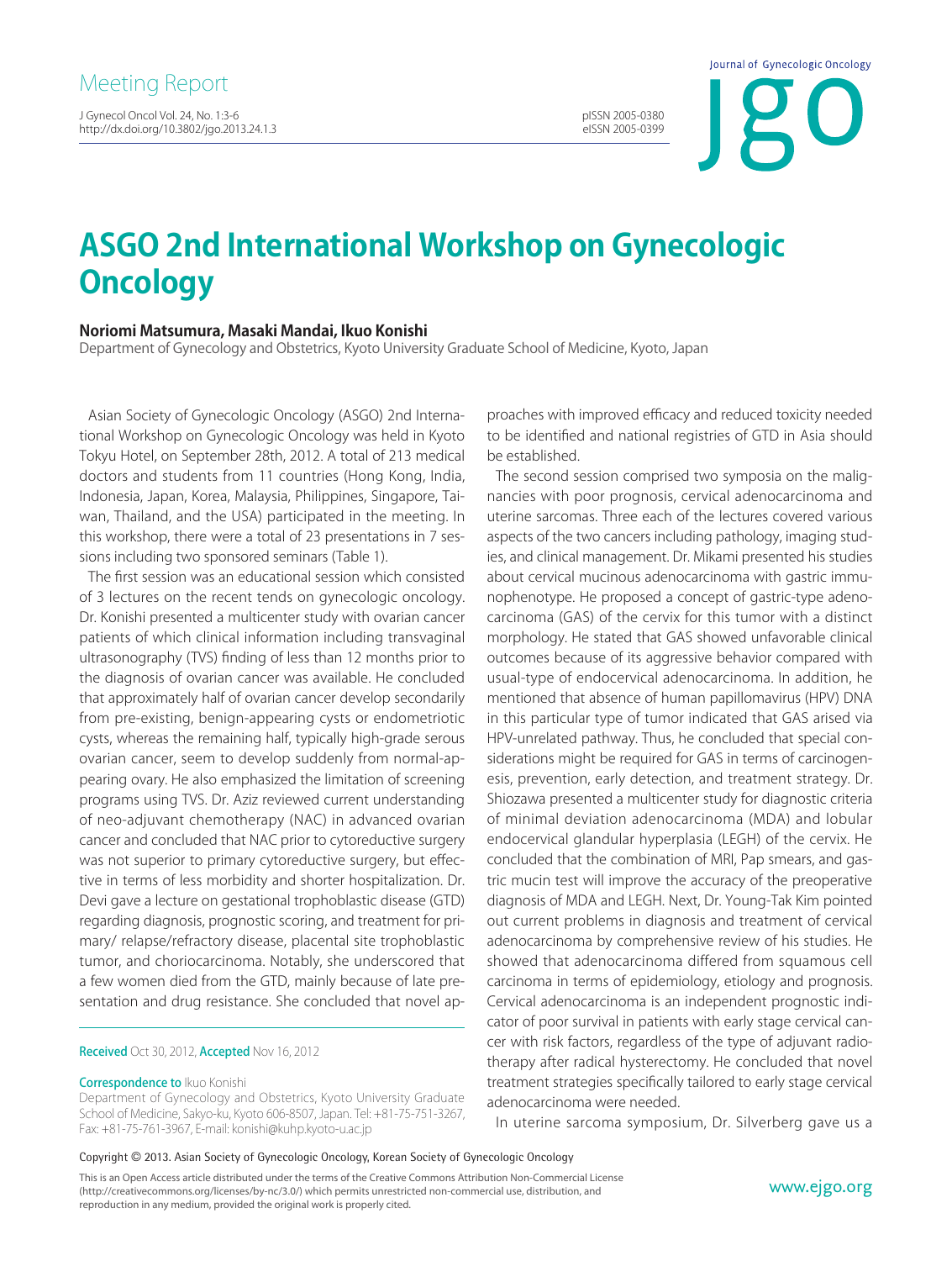# **Table 1.** Program of ASGO 2nd International Workshop on Gynecologic Oncology

| Schedule                                                                                                                                                                         | Speaker                                                                                                                                  |
|----------------------------------------------------------------------------------------------------------------------------------------------------------------------------------|------------------------------------------------------------------------------------------------------------------------------------------|
| <b>Opening remarks</b>                                                                                                                                                           | Toshiharu Kamura (President of ASGO, Japan)<br>Soon-Beom Kang (Past President of ASGO, Korea)<br>Shingo Fujii (President of IGCS, Japan) |
| Topic 1: Recent trends in gynecologic oncology                                                                                                                                   | Chair: Seung-Cheol Kim (Korea), Noriyuki Inaba (Japan)                                                                                   |
| Toward understanding the natural history of ovarian cancer development:<br>Is screening or early detection feasible?                                                             | Ikuo Konishi (Japan)                                                                                                                     |
| Neoadjuvant chemotherapy of ovarian cancer                                                                                                                                       | Mohamad F. Aziz (Indonesia)                                                                                                              |
| Current management of gestational trophoblastic disease                                                                                                                          | K. Uma Devi (India)                                                                                                                      |
| Topic 2: Round table discussion for malignancy with poor prognosis                                                                                                               |                                                                                                                                          |
| (1) Cervical adenocarcinoma                                                                                                                                                      | Chair: Hextan YS Ngan (Hong Kong), Tadashi Kimura (Japan)                                                                                |
| Cervical adenocarcinoma of gastric-type: a new entity                                                                                                                            | Yoshiki Mikami (Japan)                                                                                                                   |
| Minimal deviation adenocarcinoma (MDA) and lobular endocervical<br>hyperplasia (LEGH): differential diagnosis                                                                    | Tanri Shiozawa (Japan)                                                                                                                   |
| Current management of cervical adenocarcinoma                                                                                                                                    | Young-Tak Kim (Korea)                                                                                                                    |
| (2) Uterine sarcomas                                                                                                                                                             | Chair: Kung-Liahng Wang (Taiwan), Hiroshi Kobayashi (Japan)                                                                              |
| Current topics on pathology in uterine sarcomas                                                                                                                                  | Steven G. Silverberg (USA)                                                                                                               |
| Does preoperative magnetic resonance imaging beneficial in uterine sarcoma?                                                                                                      | Ting-Chang Chang (Taiwan)                                                                                                                |
| Recent advances in management of uterine sarcomas                                                                                                                                | Tadao Takano (Japan)                                                                                                                     |
| Luncheon seminar: Prevention of cervical cancer in Asia                                                                                                                          | Chair: Kazunori Ochiai (Japan), Jo Kitawaki (Japan)                                                                                      |
| HPV vaccination in Asia: globalization of combat against cervical cancer                                                                                                         | Sarikapan Wilailak (Thailand)                                                                                                            |
| How to get national immunization program for human papillomavirus<br>vaccination: sharing experience. The Japanese Expert Board for the<br><b>Eradication of Cervical Cancer</b> | Ryo Konno (Japan)                                                                                                                        |
| Topic 3: Translational research for ovarian cancer                                                                                                                               | Chair: Hee Sug Ryu (Korea), Hidetaka Katabuchi (Japan)                                                                                   |
| Histotype-specific genomic alterations in ovarian cancer                                                                                                                         | Liang Kee Goh (Singapore)                                                                                                                |
| The prognostic and therapeutic potential of AMP-activated protein<br>kinase in ovarian cancer                                                                                    | David W Chan (Hong Kong)                                                                                                                 |
| Immunotherapy for recurrent ovarian cancer, a new challenge of strategy                                                                                                          | Junzo Hamanishi (Japan)                                                                                                                  |
| Biology of ovarian clear cell carcinoma: microarray analysis and<br>bioinformatics                                                                                               | Noriomi Matsumura (Japan)                                                                                                                |
| Topic 4: Updating gynecologic cancer surgery (Film session)                                                                                                                      | Chair: Yin Nin Chia (Singapore), Hideharu Kanzaki (Japan)                                                                                |
| Abdominal radical trachelectomy                                                                                                                                                  | Tadayoshi Nagano (Japan)                                                                                                                 |
| What kinds of approaches are needed to obtain optimal residual tumor<br>in the surgical management of advanced ovarian cancer?                                                   | Sang-Yoon Park (Korea)                                                                                                                   |
| Laparoscopic surgery for gynecological cancer                                                                                                                                    | Kung-Liahng Wang (Taiwan)                                                                                                                |
| Topic 5: Minimally invasive surgery for gynecologic cancer (Film session)                                                                                                        | Chair: Duk-Soo Bae (Korea), Daisuke Aoki (Japan)                                                                                         |
| Robotic assisted staging of high risk endometrial cancer                                                                                                                         | John F. Boggess (USA)                                                                                                                    |
| Robotic radical hysterectomy for cervical cancer                                                                                                                                 | Yoon-Soon Lee (Korea)                                                                                                                    |
| Fertility-sparing robotic assisted radical trachelectomy in early-stage<br>cervical cancer                                                                                       | Young Tae Kim (Korea)                                                                                                                    |
| Evening seminar: Neoadjuvant chemotherapy for cervical cancer                                                                                                                    | Chair: Toru Sugiyama (Japan), Jyunzo Kigawa (Japan)                                                                                      |
| NAC followed by radical hysterectomy for cervical cancer: future perspective                                                                                                     | Nobuhiro Takeshima (Japan)                                                                                                               |
| Radical hysterectomy for locally advanced cancer: essential techniques                                                                                                           | Masaki Mandai (Japan)                                                                                                                    |
| <b>Closing remarks</b>                                                                                                                                                           | Joo-Hyun Nam (President-Elect of ASGO)<br>Ikuo Konishi (Congress President of the 3rd ASGO Meeting)                                      |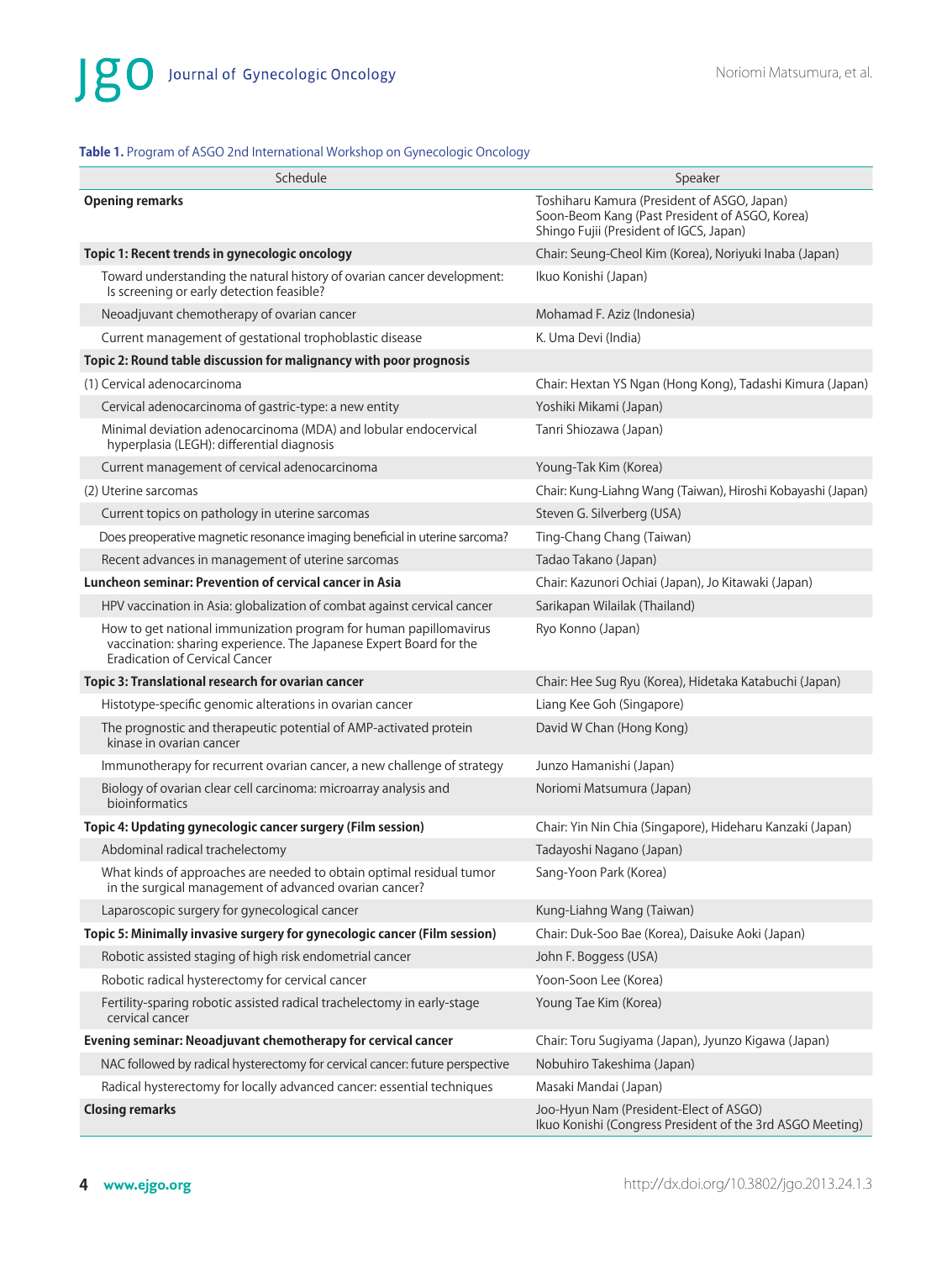lecture about pathological diagnosis of leiomyosarcoma and endometrial stromal sarcoma. He pointed out the difficulties in their diagnosis. Dr. Chang presented how MRI can be used to diagnose uterine sarcomas. He showed the usefulness of diffusion-weighted MRI in differentiating between leiomyomas and malignant uterine tumors. Dr. Takano reviewed recent advances in the chemotherapeutic treatment against uterine sarcomas. He showed doxorubicin, ifosfamide, and gemcitabine plus docetaxel are the active agents against leiomyosarcoma. He also showed ifosfamide plus cisplatin, ifosfamide plus paclitaxel, and carboplatin plus paclitaxel are the active agents against uterine carcinosarcoma. Furthermore, bevacizumab and pazopanib are promising moleculartargeted agents against uterine sarcomas.

The third session was about translational research for ovarian cancer. Dr. Goh presented her research about histotype-specific copy number alterations in ovarian cancer. She reported several potential drivers, including ERBB2 in mucinous, BRAF in serous, and TPM3 in endometrioid histotypes. She concluded that identification of histotype-specific copy number alterations can pave the way for histotype-specific targeted drug therapy. Dr. Chan presented his research about AMPactivated protein kinase (AMPK) in ovarian cancer. Decreased AMPK activity was significantly correlated with the up-regulation of ERK/FOXM1 signaling cascade and advanced stage. He concluded that targeting AMPK by either pharmaceutical or natural AMPK activators could be considered as an alternative therapeutic regimen in the treatment of ovarian cancer. Dr. Hamanishi showed his research about tumor immunology in ovarian cancer. He showed that a novel classification of ovarian cancers could be established through the hierarchical clustering analysis based on tumor-infiltrating immune cells and immunological suppressors. He concluded that this result might support the application of Taylor-Made therapy based on the immune status of the patients. Dr. Matsumura presented the results of expression microarray analysis for ovarian clear cell carcinoma. He concluded that sorafenib might be effective in the treatment of this disease.

The following two sessions dealt with surgical films with expert lectures on updated gynecological cancer surgery including minimally invasive surgery. Dr. Tadayoshi Nagano presented a video about abdominal radical trachelectomy. He showed this technique might be feasible for women with early-stage cervical carcinoma who wanted to preserve their fertility. Dr. Wang presented a video about laparoscopic surgery for gynecological malignancies. Dr. Park presented a video about cytoreductive surgery for advanced ovarian cancer. He argued that optimal cytoreduction could be achieved even in a case with extensive upper abdomen involvement. Dr. Boggess presented a video about robotic surgery for endometrial cancer, which included simple hysterectomy and retroperitoneal lymphadenectomy. Dr. Lee presented a video about robotic radical hysterectomy for cervical cancer. Dr. Young Tae Kim presented a video about robotic assisted radical trachelectomy in early-stage cervical cancer.

Between the sessions, two sponsored luncheon and evening seminars covered pertinent hot issues in the prevention and treatment of uterine cervical cancer, respectively. In the luncheon seminar, Dr. Wilailak from Thailand and Dr. Konno from Japan gave presentations on the recent movements of HPV vaccination in Asia. Dr. Wilailak presented current topics about HPV vaccination in Asia. She insisted that support from the government is necessary to increase the HPV vaccination rates. Dr. Konno presented how Japan pursued the vaccination program. He also presented the current problems in vaccination program in Japan. In the evening seminar, Dr. Takeshima and Dr. Mandai presented state of the art in the management of locally advanced cervical cancer. Dr. Takeshima presented the recent clinical trial that he conducted to evaluate the effectiveness of NAC followed by radical hysterectomy plus postoperative chemotherapy without radiotherapy for stage IB2-IIB cervical cancer. He concluded that this treatment strategy would offer the advantage of minimizing radiation-induced morbidity, reserving radiotherapy for the possible pelvic recurrence. Dr. Mandai presented current problems in treating stage ⅡB cervical cancer. He emphasized the utility of "super-radical" hysterectomy and showed a video of the surgery.

This workshop was successful with active discussions after every presentation. Unfortunately, Chinese doctors were not able to attend the workshop due to the political issue that Chinese and Japanese governments are facing. I hope that every member of the ASGO will intimately communicate with each other for promoting both academic and social achievements in the near future.

## **CONFLICT OF INTEREST**

No potential conflict of interest relevant to this article was reported.